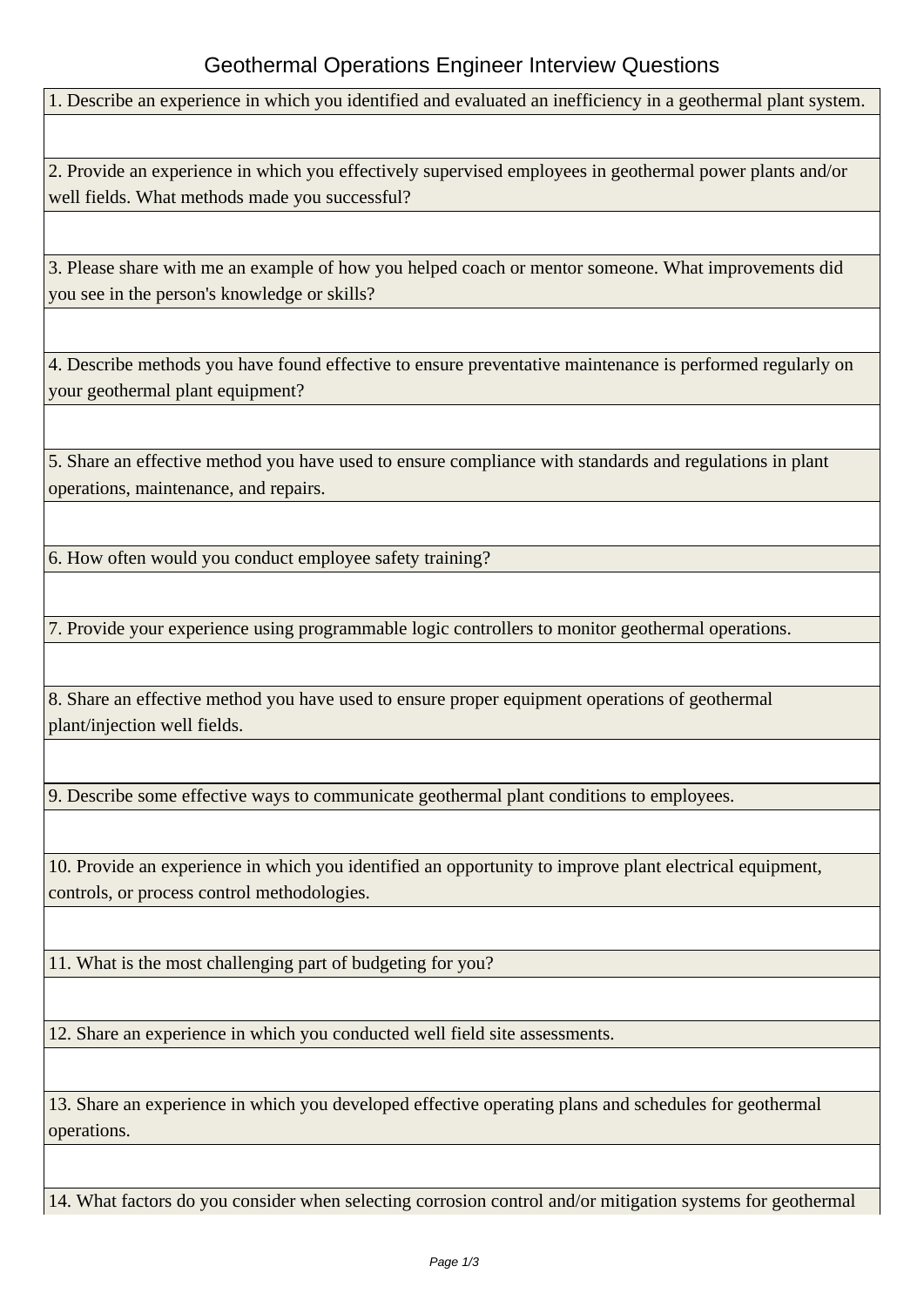## Geothermal Operations Engineer Interview Questions

plants? Provide an experience.

15. Share an experience you had in dealing with a difficult person and how you handled the situation.

16. Provide an experience in which you made repairs to geothermal plant instrumentation or electrical systems.

17. Share how you obtain permits for constructing, upgrading, or operating geothermal power plants.

18. Provide an example of a time when you successfully organized a diverse group of people to accomplish a task.

19. Share an experience in which you successfully shared a difficult piece of information. (Make sure that the candidate has open lines of communication.)

20. Tell me how you organize, plan, and prioritize your work.

21. Share an experience when you applied new technology or information in your job. How did it help your company?

22. Give me an example of when you thought outside of the box. How did it help your employer?

23. Would you consider analyzing data or information a strength? How so?

24. Share an effective approach to working with a large amount of information/data. How has your approach affected your company?

25. Tell me about the last time you monitored or reviewed information and detected a problem. How did you respond?

26. Share an example of a time you had to gather information from multiple sources. How did you determine which information was relevant?

27. What have you found to be the best way to monitor the performance of your work and/or the work of